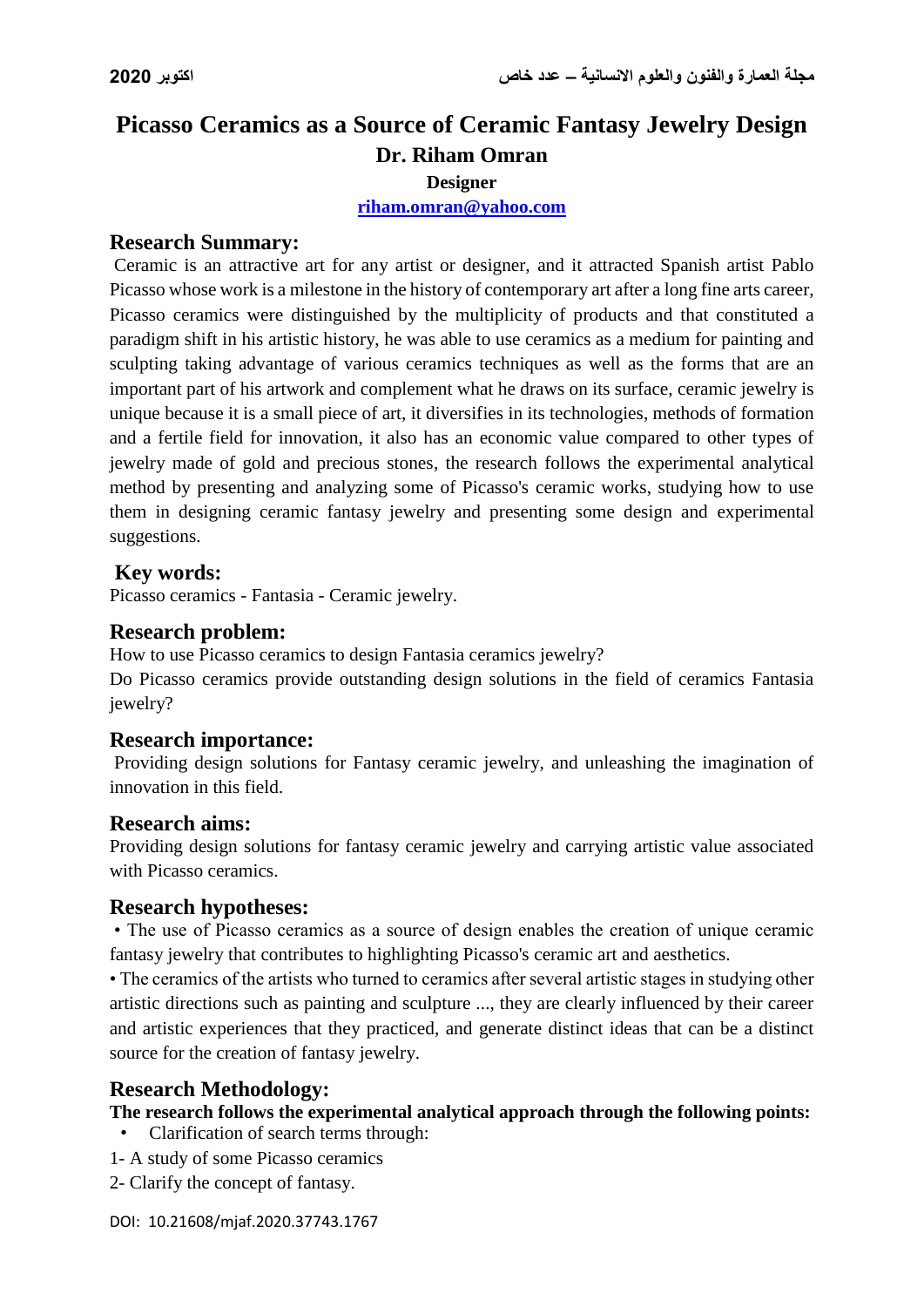• Presenting some conceptual proposals for using Picasso ceramics in designing fantastic ceramic jewelry.

# **Search limits:**

Application of some Picasso ceramics to design fantasy jewelry.

# **Introduction:**

Picasso is one of the most famous artists of the twentieth century, and his art blended with many arts in a vision of his own. Picasso began his career in ceramics at the age of 65 years, and Picasso's ceramic works were affected by his artistic career in other arts, and it was of a special character, as it took advantage of the ceramic form completely with handles and nozzles as a surface to draw on, taking advantage of every part of it as if it were part of the design, and its ceramics were distinguished by the multiplicity of technologies, products and subjects and most of them carried the character of fantasy, which is an important source of inspiration in the field of ceramic jewelry, hence the idea of research.

# **Search terms:**

**First**: Picasso ceramics: It is the artistic production of Pablo Picasso in the field of ceramics from the use of raw materials and techniques of forming ceramic.

Second: Fantasy: It is the wild imagination, and in art are the works that follow in their formation an artistic vision.

**Third**: ceramic jewelry: it is jewelry made of clay material and by methods of forming and firing ceramic.

# **A study of some Picasso ceramics:**

Picasso's genius lies in his being influenced by the diverse arts of different civilizations (Figures 1 and 2), and coming out with his own artistic vision, Picasso used to deal with various topics on ceramic products and make use of the ceramic figure as part of his drawing in an innovative and fun way, Picasso produced more than 3500 ceramic works (reference 2, 3)





**Image 1** Image 2

**Image 1:** Ceramic jug in the shape of an African head, taking advantage of the shape of the vessel - Greece - 510 BC. (Reference 12)

**Image 2:** A large ceramic vessel from the civilization of Mexico is characterized by the abundance of decorations and unbridled imagination in the design by drawing a human body with an animal's head. (Reference 13)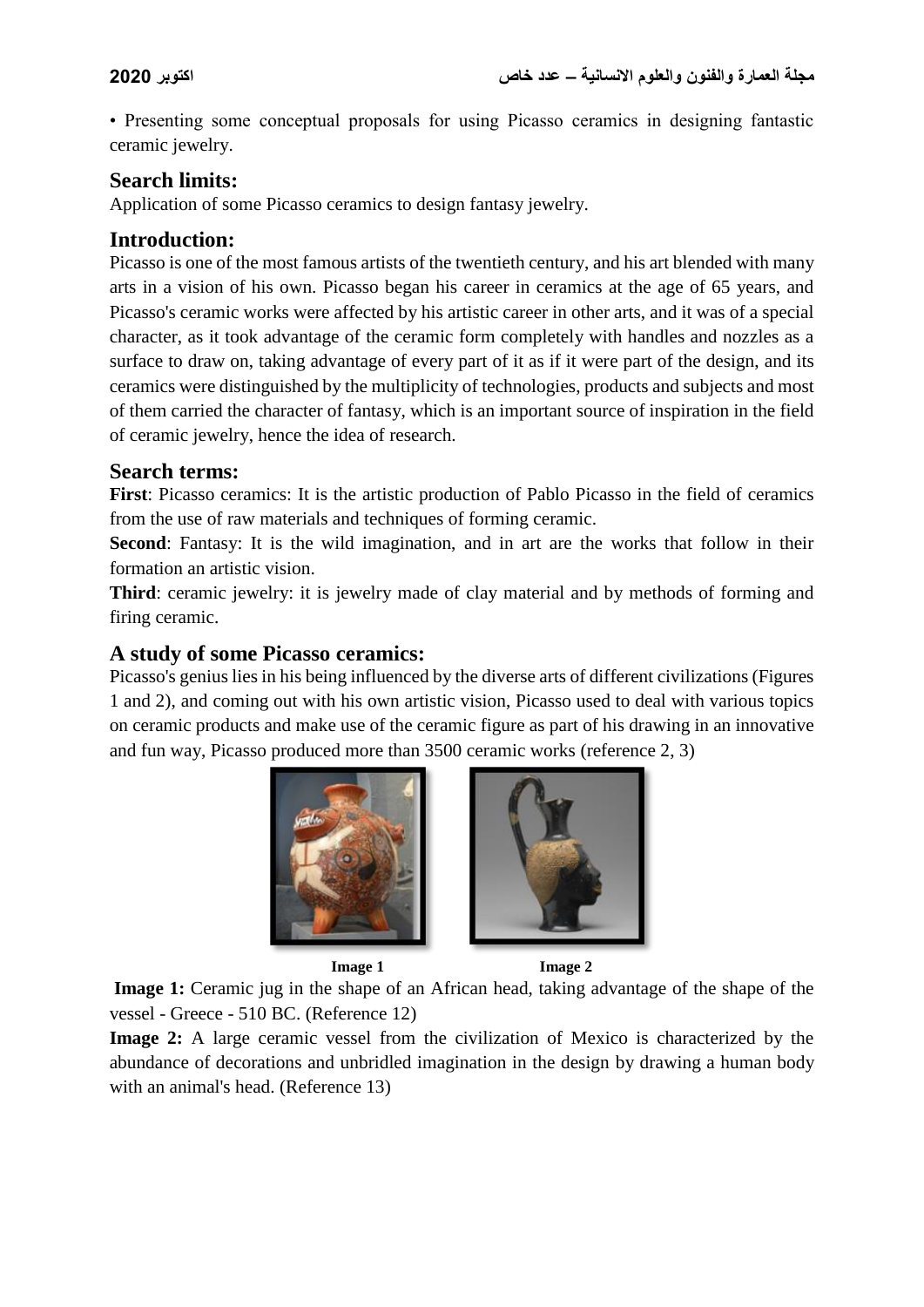# **Models for Picasso ceramics:**

Model (1): a ceramic jug for a bull, influenced by some forms of ceramics in ancient civilizations, which were characterized by fantasy with his own style of painting.







| mag<br>ı |  |
|----------|--|
|----------|--|

**Image 3:** Pablo Picasso (1881 - 1973), Ox Vase, 1955 AD, (Reference 4) Model (2): The owl on a ceramic tile (**Image** 4) the owl on the ceramic plate (**Image** 5). Picasso

also produced the figurines (**Image** 6)





**Image 6** Image 5 Image 4

**Image 4:** Drawing of an owl on a ceramic tile (reference 5)

**Image 5:** Drawing of an owl on a plate - Pablo Picasso. (Reference 6)

**Image 6:** Drawing of an owl in the form of ceramics - Pablo Picasso. (Reference 6) Model 3: Flowers are among the themes Picasso used in his pottery (**Image** 7 and 8**)**



**Image 7 Image 8**



**Image 7 and 8:** Flowers painted on two ceramic plates - Picasso (reference 6). Model 4: Faces and the human body in Picasso's ceramic works (**Image** 9, 10, 11, 12)







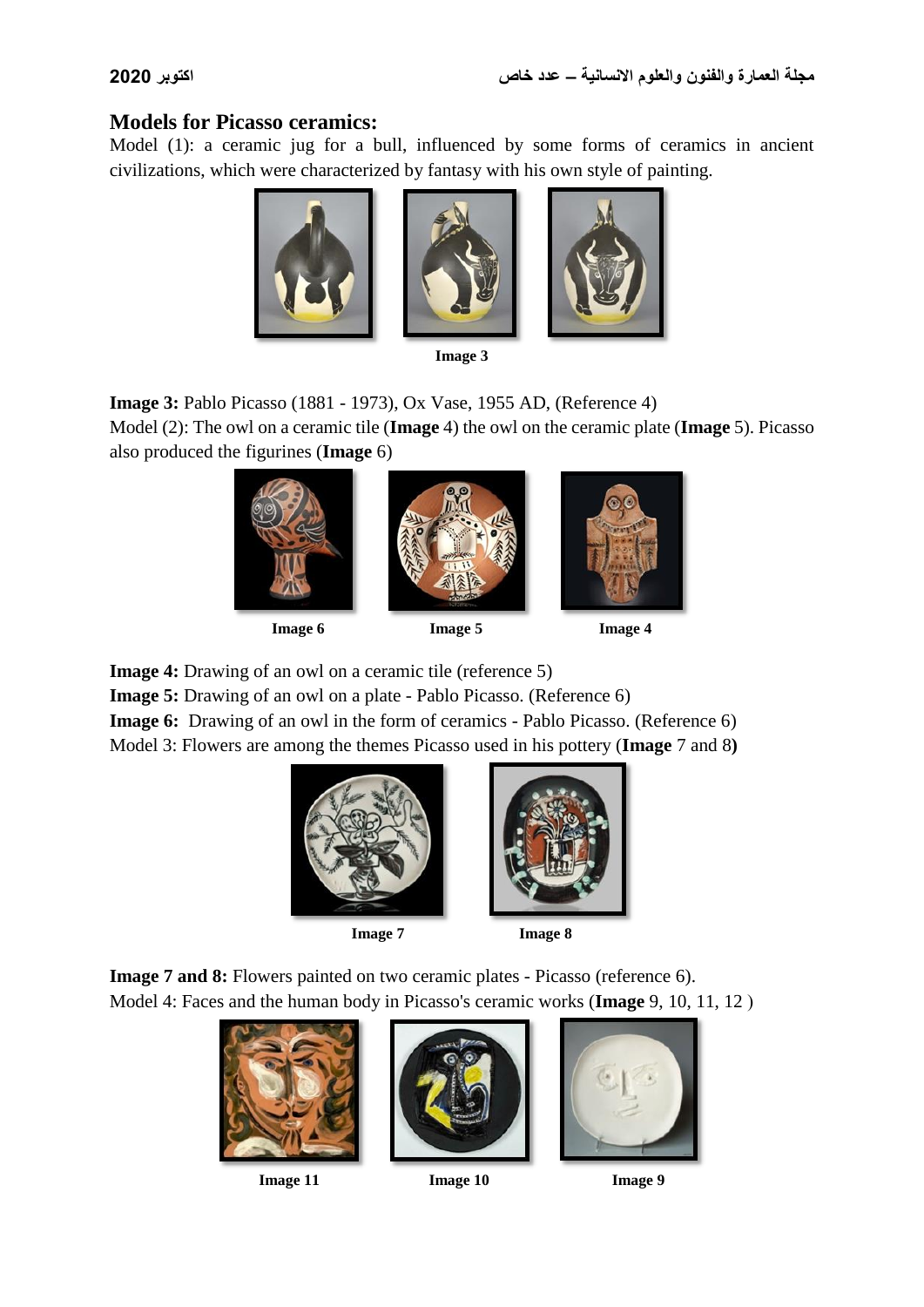**Image** (9 and 10): Faces painted on ceramic dishes - Picasso (reference 3) **Image 11:** A face drawn on a ceramic tile - Picasso. (Reference 7)



**Image 12**

**Image 12:** The face and hair of a woman on a ceramic vessel - Picasso (reference 7) **Fantasy concept:** Wild imagination is a feeling of ambiguity, confusion and unreality, and it is present in the arts of all civilizations, and it is not subject to specific rules in innovation (**Image** 13, 14, 15 and 16) (reference 8)



 **Image 16 Image 15 Image 14 Image 13**

**Image 13:** A ceramic vessel decorated with a dragon to express the idea of grandeur - China 1735. (Reference 1)

**Image 14:** A ceramic jar of a dragon with a human face among the clouds - Korea - the seventeenth century. (Reference 1)

**Image 15:** ceramic vase for a face - influenced by products of Italian Majolica ceramics - 1575. (Reference 1)

**Image 16:** A ceramic vessel with decorations and the mouth of an animal's head - Iran - 600-800 BC. (Reference 11)

**Analysis of Picasso ceramic models:** Picasso ceramics are distinguished by the diversity of products, techniques, themes and fantasy, the use of ceramics as a complement to what he paints, the influence of his works in the field of drawing and painting, and of different civilizations.

# **Some conceptual proposals for the design of ceramic Fantasia jewelry inspired by Picasso ceramics:**

**after** finding an important reciprocal relationship between Picasso's art in drawing and painting and his ceramics, which are characterized by fantasy, design concepts for some ceramic jewelry were made accordingly, and the following are the suggested designs:

**The first proposal**: a woman's body, Picasso ceramics (Image 17). In this proposal, a piece of Fantasy ceramic jewelry was designed using a Picasso ceramic vessel (Image 18).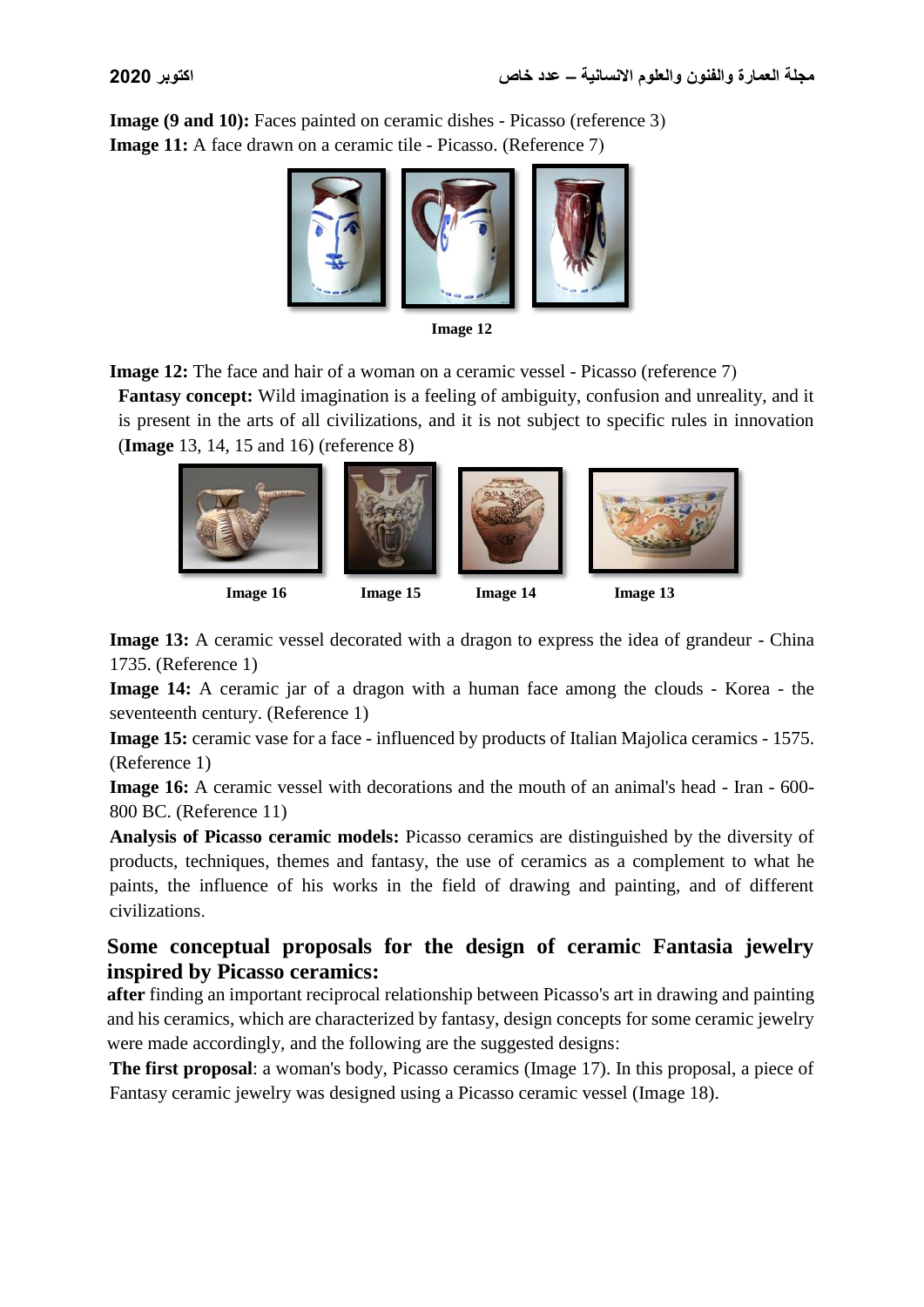

**The second proposal**: a ceramic fantasy fish-shaped pendant (Image 20) inspired by a ceramic vessel in the form of a fish by Picasso (Image 19)



**Image 20** Image 19 (reference 3)

**The third proposition:** a ceramic fantasy pendant (Image 22) inspired by a ceramic jug in the form of a large bird by Picasso (Image 21)



 **Image 21 (reference 10) Image 22**





# **Results:**

• The use of Picasso ceramics in the design of fantasy ceramic jewelry emphasizes the importance of studying the works of artists who practiced ceramics after their artistic careers.

 • Fantasy ceramic jewelry, inspired by Picasso ceramics, is a unique piece of art due to its artistic thought.

 • Fantasy ceramic jewelry can play an important role in expressing the personality of the owner.

# **Recommendations:**

• Interest in making specialized studies for artists who practiced ceramics after a long artistic career, due to the effect that this had on their ceramic works.

• Interest in making specialized exhibitions for Fantasy ceramic jewelry.